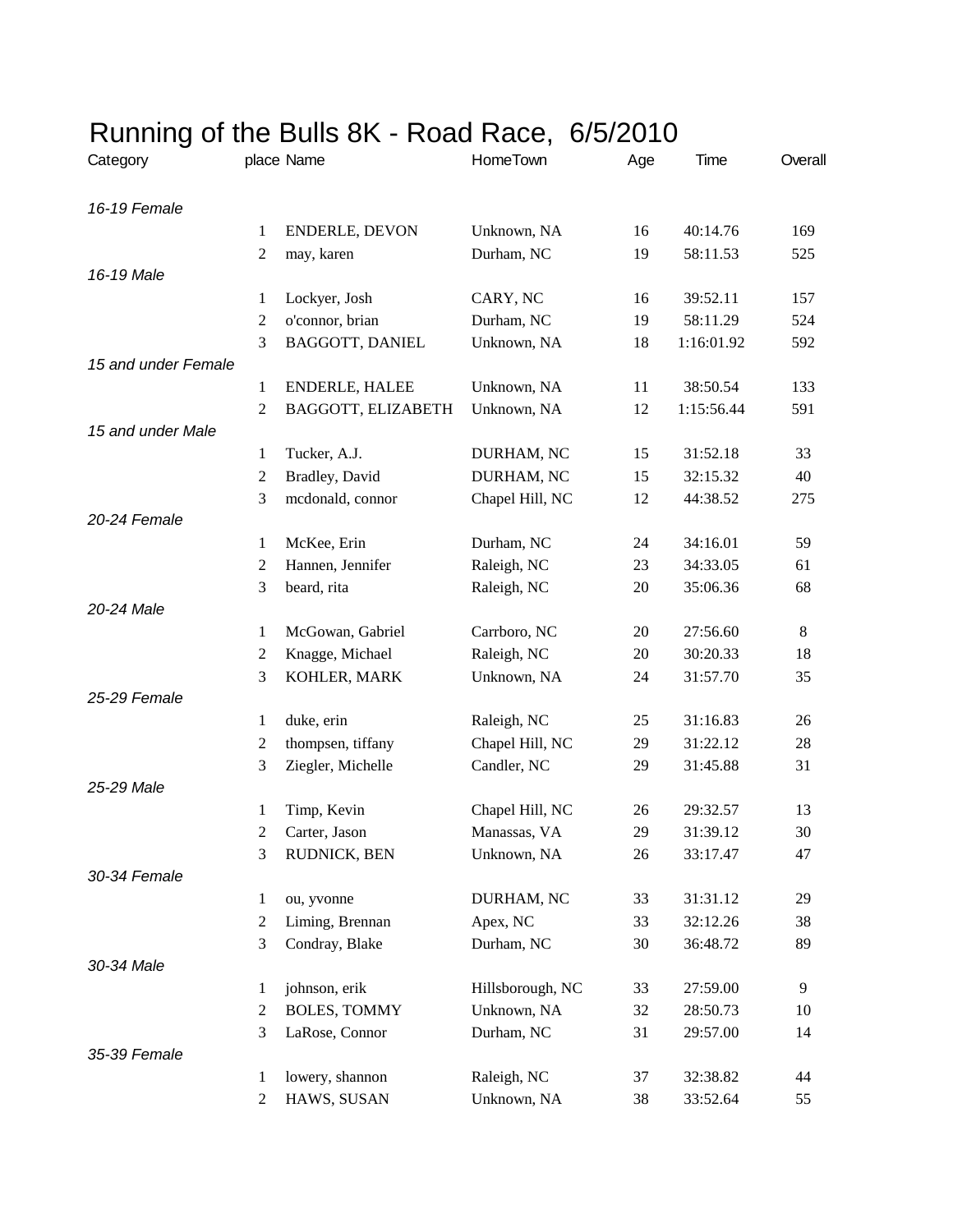|              | 3                | Springer, Deborah                | Durham, NC      | 36 | 38:21.19   | 123    |
|--------------|------------------|----------------------------------|-----------------|----|------------|--------|
| 35-39 Male   |                  |                                  |                 |    |            |        |
|              | 1                | <b>BECKER, KEN</b>               | Unknown, NA     | 38 | 30:18.93   | 17     |
|              | $\mathfrak{2}$   | McDow, Will                      | Durham, NC      | 39 | 31:08.45   | 25     |
|              | 3                | Clancy, Joseph                   | Durham, NC      | 37 | 31:54.66   | 34     |
| 40-44 Female |                  |                                  |                 |    |            |        |
|              | 1                | Strunk, Sarah                    | Chapel Hill, NC | 44 | 37:27.28   | 103    |
|              | $\sqrt{2}$       | Lee, Jessica                     | Chapel Hill, NC | 40 | 38:10.8    | 117    |
|              | 3                | MICHELLE MEAD DEKKER Unknown, NA |                 | 42 | 38:21.33   | 124    |
| 40-44 Male   |                  |                                  |                 |    |            |        |
|              | $\mathbf{1}$     | Meigs, Tim                       | Raleigh, NC     | 43 | 27:50.00   | $\tau$ |
|              | $\mathfrak{2}$   | Heinly, Craig                    | Chapel Hill, NC | 41 | 30:45.57   | 22     |
|              | 3                | Corriveau, Anthony               | CARY, NC        | 40 | 32:24.89   | 41     |
| 45-49 Female |                  |                                  |                 |    |            |        |
|              | $\mathbf{1}$     | gracey, alison                   | Durham, NC      | 48 | 36:52.67   | 91     |
|              | $\mathfrak{2}$   | McAdams, Margaret                | Durham, NC      | 45 | 37:16.60   | 97     |
|              | 3                | Slentz, Dorothy                  | DURHAM, NC      | 46 | 38:14.65   | 118    |
| 45-49 Male   |                  |                                  |                 |    |            |        |
|              | $\mathbf{1}$     | CLABUESCH, JIM                   | Unknown, NA     | 45 | 29:23.15   | 12     |
|              | $\boldsymbol{2}$ | Damberg, Richard                 | Durham, NC      | 49 | 30:52.65   | 23     |
|              | 3                | Bechard, Barton                  | DURHAM, NC      | 45 | 31:20.94   | 27     |
| 50-54 Female |                  |                                  |                 |    |            |        |
|              | 1                | Sutherland, Diann                | CARY, NC        | 50 | 39:25.76   | 148    |
|              | $\sqrt{2}$       | Dunn, myong                      | Durham, NC      | 53 | 39:36.65   | 150    |
|              | 3                | Allan, Suzanne                   | Washington, DC  | 50 | 47:25.89   | 333    |
| 50-54 Male   |                  |                                  |                 |    |            |        |
|              | $\mathbf{1}$     | Slade, Gary                      | Chapel Hill, NC | 50 | 30:22.73   | 19     |
|              | $\overline{2}$   | Howe, George                     | RALEIGH, NC     | 54 | 33:00.66   | 46     |
|              | 3                | Astrachan, Owen                  | Chapel Hill, NC | 54 | 33:50.15   | 53     |
| 55-59 Female |                  |                                  |                 |    |            |        |
|              | 1                | throop, margarita                | Durham, NC      | 57 | 43:39.43   | 256    |
|              | $\overline{c}$   | Cullen, Susan                    | Durham, NC      | 55 | 44:08.98   | 265    |
|              | 3                | Murrah, Valerie                  | Chapel Hill, NC | 59 | 45:54.37   | 300    |
| 55-59 Male   |                  |                                  |                 |    |            |        |
|              | 1                | MOSS, GARY                       | Unknown, NA     | 59 | 32:06.29   | 36     |
|              | 2                | Straus, Hank                     | Chapel Hill, NC | 55 | 35:58.36   | 78     |
|              | 3                | Hetherington, Seth               | Chapel Hill, NC | 57 | 38:46.89   | 132    |
| 60-64 Female |                  |                                  |                 |    |            |        |
|              | $\mathbf{1}$     | Kincaid, Judy                    | DURHAM, NC      | 61 | 49:42.33   | 381    |
|              | $\mathbf{2}$     | Alexander, Peggy                 | Durham, NC      | 61 | 1:14:05.38 | 587    |
| 60-64 Male   |                  |                                  |                 |    |            |        |
|              | $\mathbf{1}$     | Vann, Bill                       | Chapel Hill, NC | 62 | 38:18.00   | 120    |
|              | $\overline{c}$   | Kroviak, Larry                   | Durham, NC      | 60 | 39:41.73   | 154    |
|              | 3                | Kohrman, Richard                 | Mebane, NC      | 62 | 39:57.38   | 160    |

*65 and Above Female*